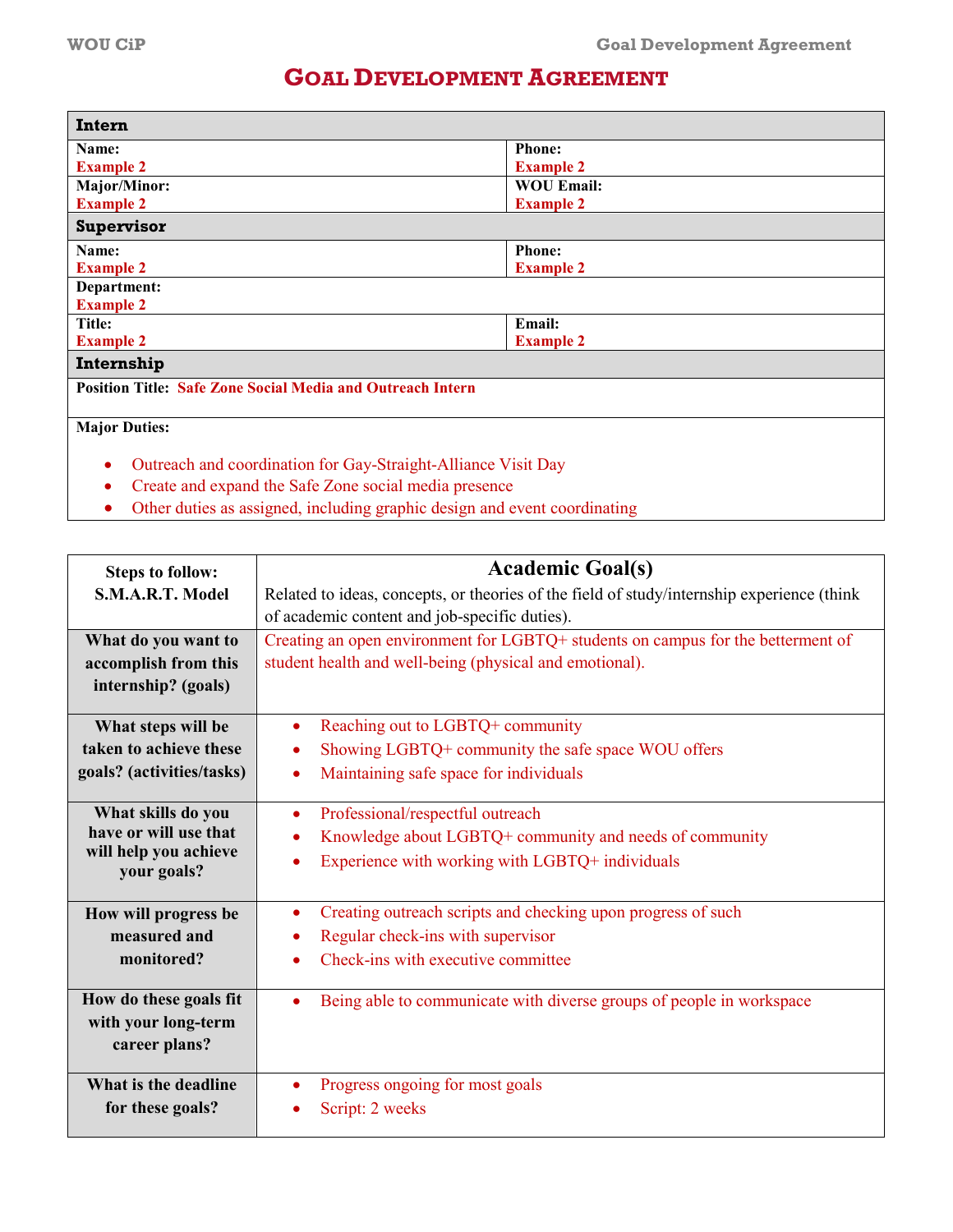|                                             | <b>Professional Goal(s)</b>                                                                  |  |
|---------------------------------------------|----------------------------------------------------------------------------------------------|--|
| <b>Steps to follow:</b><br>S.M.A.R.T. Model | Job-related skills specific to the field of study/occupation, such as oral/written           |  |
|                                             | communication, critical thinking, problem solving, leadership, technical, etc. (think of     |  |
|                                             | skills employers look for).                                                                  |  |
| What do you want to<br>accomplish from this | Technical skills: Social media site development, social media outreach, gaining<br>$\bullet$ |  |
|                                             | traffic to a social media platform<br>Leadership<br>$\bullet$                                |  |
| internship? (goals)                         | Communication<br>$\bullet$                                                                   |  |
|                                             |                                                                                              |  |
| What steps will be                          | Networking (online and face-to-face)<br>$\bullet$                                            |  |
| taken to achieve these                      | Create information for platform<br>٠                                                         |  |
| goals? (activities/tasks)                   | <b>Contact Gay-Straight-Alliance clubs</b><br>۰                                              |  |
|                                             | Work with event planning                                                                     |  |
| What skills do you                          | Prior social media knowledge<br>$\bullet$                                                    |  |
| have or will use that                       | Prior outreach skills                                                                        |  |
| will help you achieve<br>your goals?        | Event planning experience<br>٠                                                               |  |
|                                             | Interpersonal skills<br>۰                                                                    |  |
| How will progress be                        | Traffic through site<br>$\bullet$                                                            |  |
| measured and                                | Number of contracts at high schools<br>٠                                                     |  |
| monitored?                                  |                                                                                              |  |
| How do these goals fit                      | Providing material for professional portfolio to present to future employers                 |  |
| with your long-term                         |                                                                                              |  |
| career plans?                               |                                                                                              |  |
| What is the deadline                        | Design: next few weeks                                                                       |  |
| for these goals?                            | Social: to be determined (weekly, bi-weekly)                                                 |  |
|                                             |                                                                                              |  |

| <b>Steps to follow:</b>   | <b>Personal Goal(s)</b>                                                                |  |  |
|---------------------------|----------------------------------------------------------------------------------------|--|--|
| S.M.A.R.T. Model          | Related to personal growth and development, such as self-confidence, career awareness, |  |  |
|                           | clarification of work or values, time management, etc.                                 |  |  |
| What do you want to       | Self-confidence in a professional setting                                              |  |  |
| accomplish from this      | Bettering professional communication skills and outreach                               |  |  |
| internship? (goals)       | Figuring out potential career paths                                                    |  |  |
|                           | Time management                                                                        |  |  |
|                           |                                                                                        |  |  |
| What steps will be        | Communication on the phone or face-to-face                                             |  |  |
| taken to achieve these    | Reflect on the work that I enjoy/dislike                                               |  |  |
| goals? (activities/tasks) | Mindfulness exercises to manage anxiety                                                |  |  |
|                           |                                                                                        |  |  |
| What skills do you        | Mindfulness exercises at ready: thoughtfulness in assessing with environment           |  |  |
| have or will use that     | Skills in outreach to build on                                                         |  |  |
| will help you achieve     |                                                                                        |  |  |
| your goals?               |                                                                                        |  |  |
|                           |                                                                                        |  |  |